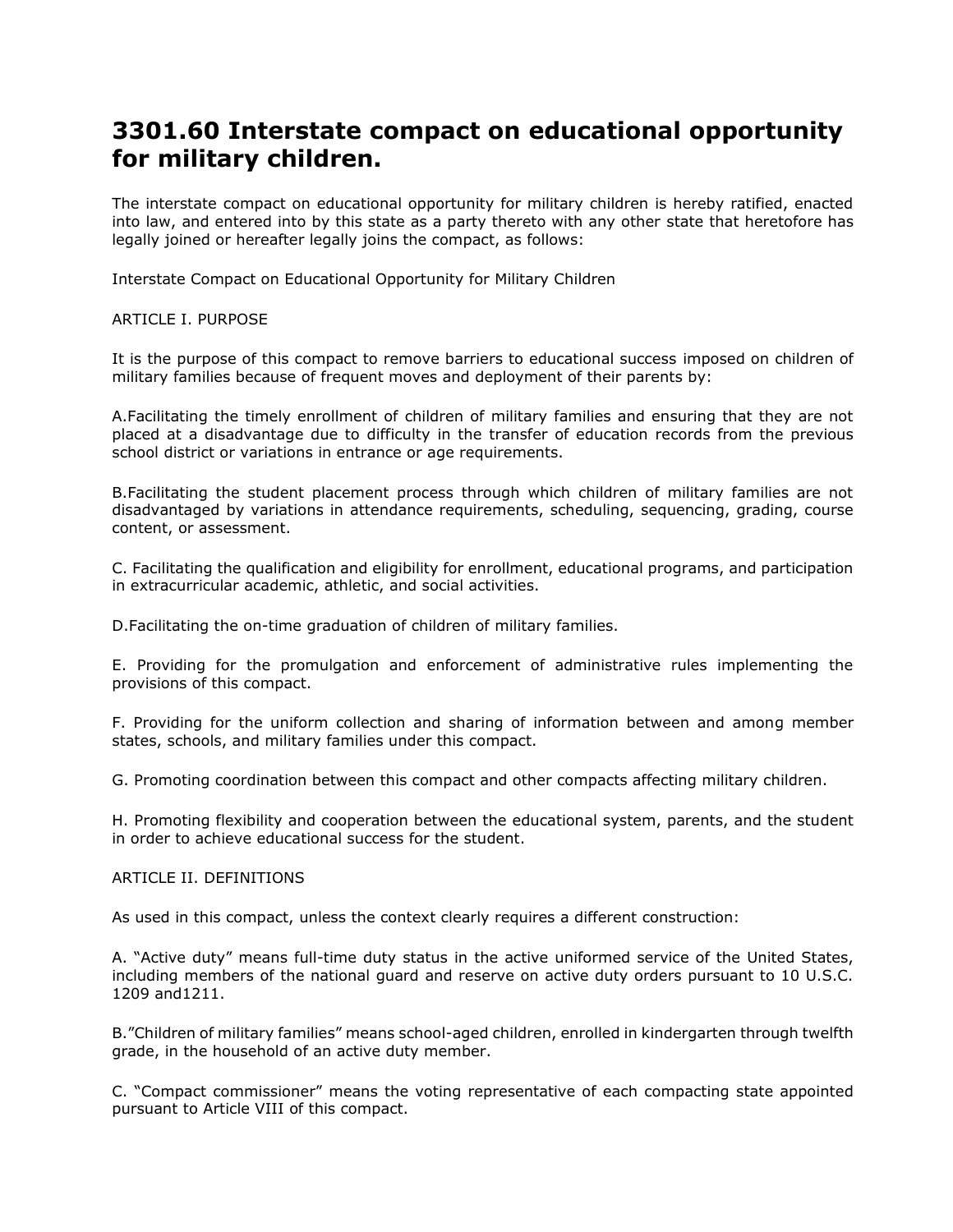D. "Deployment" means the period one month prior to the service members' departure from their home station on military orders through six months after return to their home station.

E. "Educational records" or "education records" means those official records, files, and data directly related to a student and maintained by the school or local education agency, including, but not limited to, records encompassing all the material kept in the student's cumulative folder such as general identifying data, records of attendance and of academic work completed, records of achievement and results of evaluative tests, health data, disciplinary status, test protocols, and individualized education programs.

F. "Extracurricular activities" means a voluntary activity sponsored by the school or local education agency or an organization sanctioned by the local education agency. Extracurricular activities include, but are not limited to, preparation for and involvement in public performances, contests, athletic competitions, demonstrations, displays, and club activities.

G. "Interstate Commission on Educational Opportunity for Military Children" means the commission that is created under Article IX of this compact, which is generally referred to as Interstate Commission.

H. "Local education agency" means a public authority legally constituted by the state as an administrative agency to provide control of and direction for kindergarten through twelfth grade public educational institutions.

I. "Member state" means a state that has enacted this compact.

J. "Military installation" means a base, camp, post, station, yard, center, homeport facility for any ship, or other activity under the jurisdiction of the Department of Defense, including any leased facility, which is located within any of the several states, the District of Columbia, the Commonwealth of Puerto Rico, the U.S. Virgin Islands, Guam, American Samoa, the Northern Marianas Islands, and any other United States territory. Such term does not include any facility used primarily for civil works, rivers and harbors projects, or flood control projects.

K. "Nonmember state" means a state that has not enacted this compact.

L. "Receiving state" means the state to which a child of a military family is sent, brought, or caused to be sent or brought.

M. "Rule" means a written statement by the Interstate Commission promulgated pursuant to Article XII of this compact that is of general applicability, implements, interprets, or prescribes a policy or provision of the compact, or an organizational, procedural, or practice requirement of the Interstate Commission, and has the force and effect of statutory law in a member state, and includes the amendment, repeal, or suspension of an existing rule.

N. "Sending state" means the state from which a child of a military family is sent, brought, or caused to be sent or brought.

0."State" means a state of the United States, the District of Columbia, the Commonwealth of Puerto Rico, the U.S. Virgin Islands, Guam, American Samoa, the Northern Marianas Islands, and any other United States territory.

P. "Student" means the child of a military family for whom the local education agency receives public funding and who is formally enrolled in kindergarten through twelfth grade.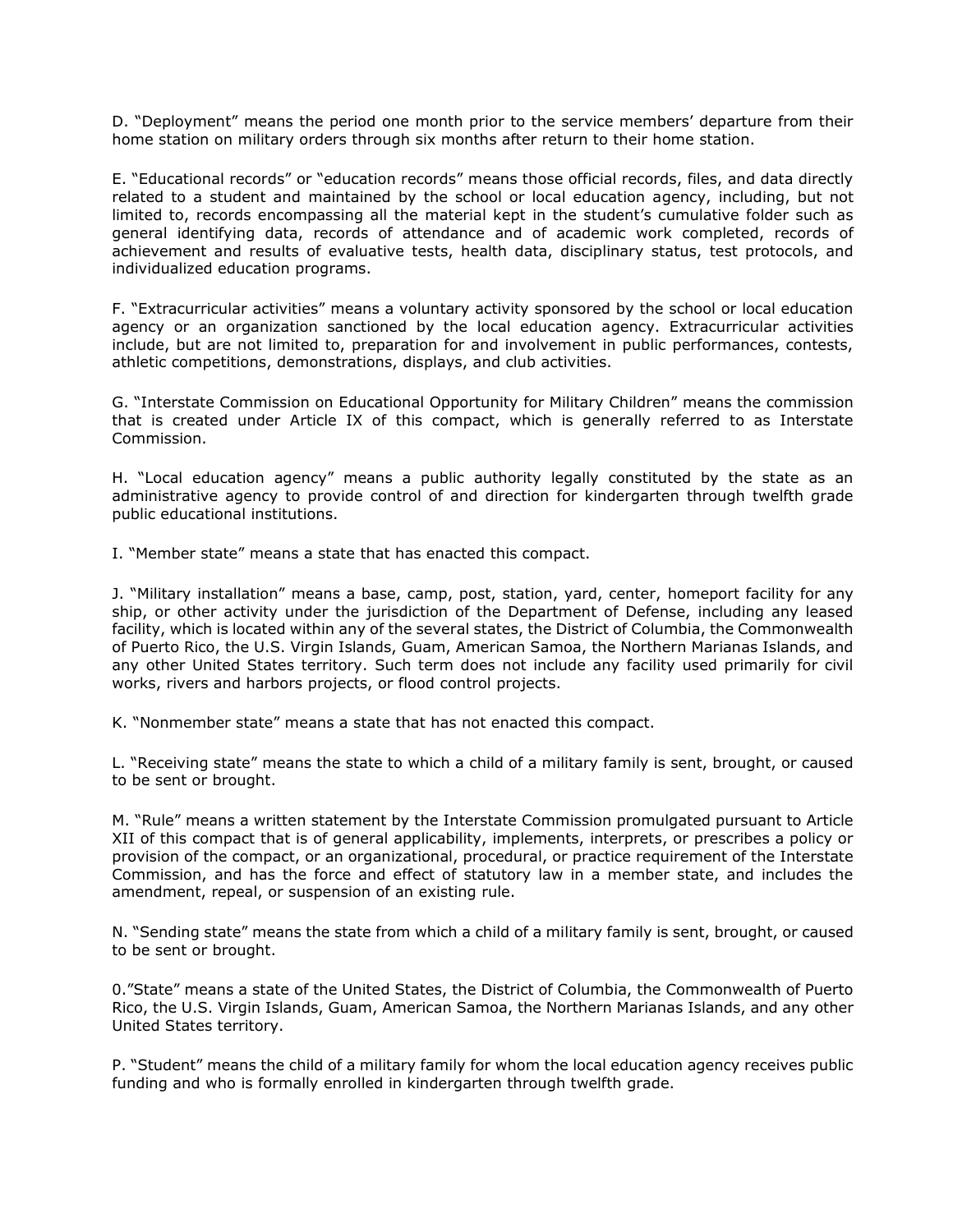Q. "Transition" means 1) the formal and physical process of transferring from school to school or 2) the period of time in which a student moves from one school in the sending state to another school in the receiving state.

R. "Uniformed services" means the Army, Navy, Air Force, Marine Corps, and Coast Guard, as well as the Commissioned Corps of the National Oceanic and Atmospheric Administration and Public Health Service.

S. "Veteran" means a person who served in the uniformed services and who was discharged or released therefrom under conditions other than dishonorable.

# ARTICLE III. APPLICABILITY

A.Except as otherwise provided in Section B, this compact shall apply to the children of:

1. Active duty members of the uniformed services as defined in this compact, including members of the national guard and reserve on active duty orders pursuant to 10 U.S.C. 1209 and1211 ;

2. Members or veterans of the uniformed services who are severely injured and medically discharged or retired for a period of one year after medical discharge or retirement; and

3. Members of the uniformed services who die on active duty or as a result of injuries sustained on active duty for a period of one year after death.

B. The provisions of this interstate compact shall only apply to local education agencies as defined in this compact.

C.The provisions of this compact shall not apply to the children of:

1.Inactive members of the national guard and military reserves;

2.Members of the uniformed services now retired, except as provided in Section A;

3.Veterans of the uniformed services, except as provided in Section A; and

4. Other Department of Defense personnel and other federal agency civilian and contract employees not defined as active duty members of the uniformed services.

# ARTICLE IV. EDUCATIONAL RECORDS AND ENROLLMENT

A. Unofficial or "hand-carried" education records – In the event that official education records cannot be released to the parents for the purpose of transfer, the custodian of the records in the sending state shall prepare and furnish to the parent a complete set of unofficial educational records containing uniform information as determined by the Interstate Commission. Upon receipt of the unofficial education records by a school in the receiving state, the school shall enroll and appropriately place the student based on the information provided in the unofficial records pending validation by the official records, as quickly as possible.

B. Official education records and transcripts – Simultaneous with the enrollment and conditional placement of the student, the school in the receiving state shall request the student's official education record from the school in the sending state. Upon receipt of this request, the school in the sending state will process and furnish the official education records to the school in the receiving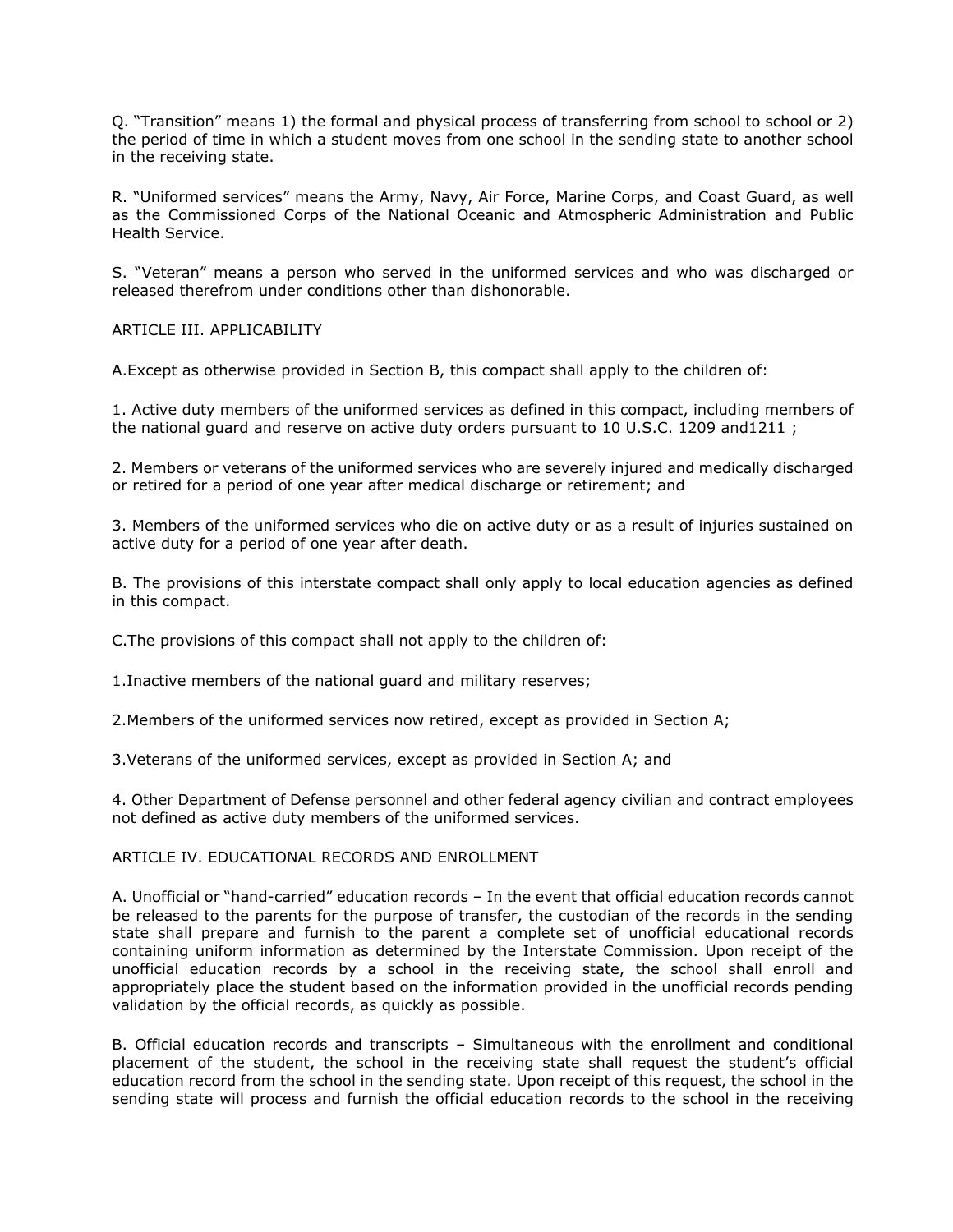state within ten days or within such time as is reasonably determined under the rules promulgated by the Interstate Commission.

C. Immunizations – Compacting states shall give thirty days from the date of enrollment or within such time as is reasonably determined under the rules promulgated by the Interstate Commission, for students to obtain any immunizations required by the receiving state. For a series of immunizations, initial vaccinations must be obtained within thirty days or within such time as is reasonably determined under the rules promulgated by the Interstate Commission.

D.Kindergarten and first grade entrance age – Students shall be allowed to continue their enrollment at grade level in the receiving state commensurate with their grade level (including kindergarten) from a local education agency in the sending state at the time of transition, regardless of age. A student that has satisfactorily completed the prerequisite grade level in the local education agency in the sending state shall be eligible for enrollment in the next highest grade level in the receiving state, regardless of age. A student transferring after the start of the school year in the receiving state shall enter the school in the receiving state on their validated level from an accredited school in the sending state.

### ARTICLE V. PLACEMENT AND ATTENDANCE

A. Course placement – When the student transfers before or during the school year, the receiving state school shall initially honor placement of the student in educational courses based on the student's enrollment in the sending state school or educational assessments conducted at the school in the sending state if the courses are offered. Course placement includes but is not limited to Honors, International Baccalaureate, Advanced Placement, vocational, technical, and career pathways courses. Continuing the student's academic program from the previous school and promoting placement in academically and career challenging courses should be paramount when considering placement. This does not preclude the school in the receiving state from performing subsequent evaluations to ensure appropriate placement and continued enrollment of the student in the courses.

B. Educational program placement – The receiving state school shall initially honor placement of the student in educational programs based on current educational assessments conducted at the school in the sending state or participation/placement in like programs in the sending state. Such programs include, but are not limited to: 1) gifted and talented programs; and 2) English as a second language. This does not preclude the school in the receiving state from performing subsequent evaluations to ensure appropriate placement of the student.

C. Special education services  $-1$ ) In compliance with the federal requirements of the Individuals with Disabilities Education Act (IDEA), 20 U.S.C. 1400 et seq., the receiving state shall initially provide comparable services to a student with disabilities based on the student's current individualized education program (IEP); and 2) in compliance with the requirements of Section 504 of the Rehabilitation Act, 29 U.S.C. 794, and with Title II of the Americans with Disabilities Act, 42 U.S.C. 12131 to12165, the receiving state shall make reasonable accommodations and modifications to address the needs of incoming students with disabilities, subject to an existing Section 504 or Title II Plan, to provide the student with equal access to education. This does not preclude the school in the receiving state from performing subsequent evaluations to ensure appropriate placement of the student.

D. Placement flexibility – Local education agency administrative officials shall have flexibility in waiving course or program prerequisites, or other preconditions for placement in courses or programs offered under the jurisdiction of the local education agency.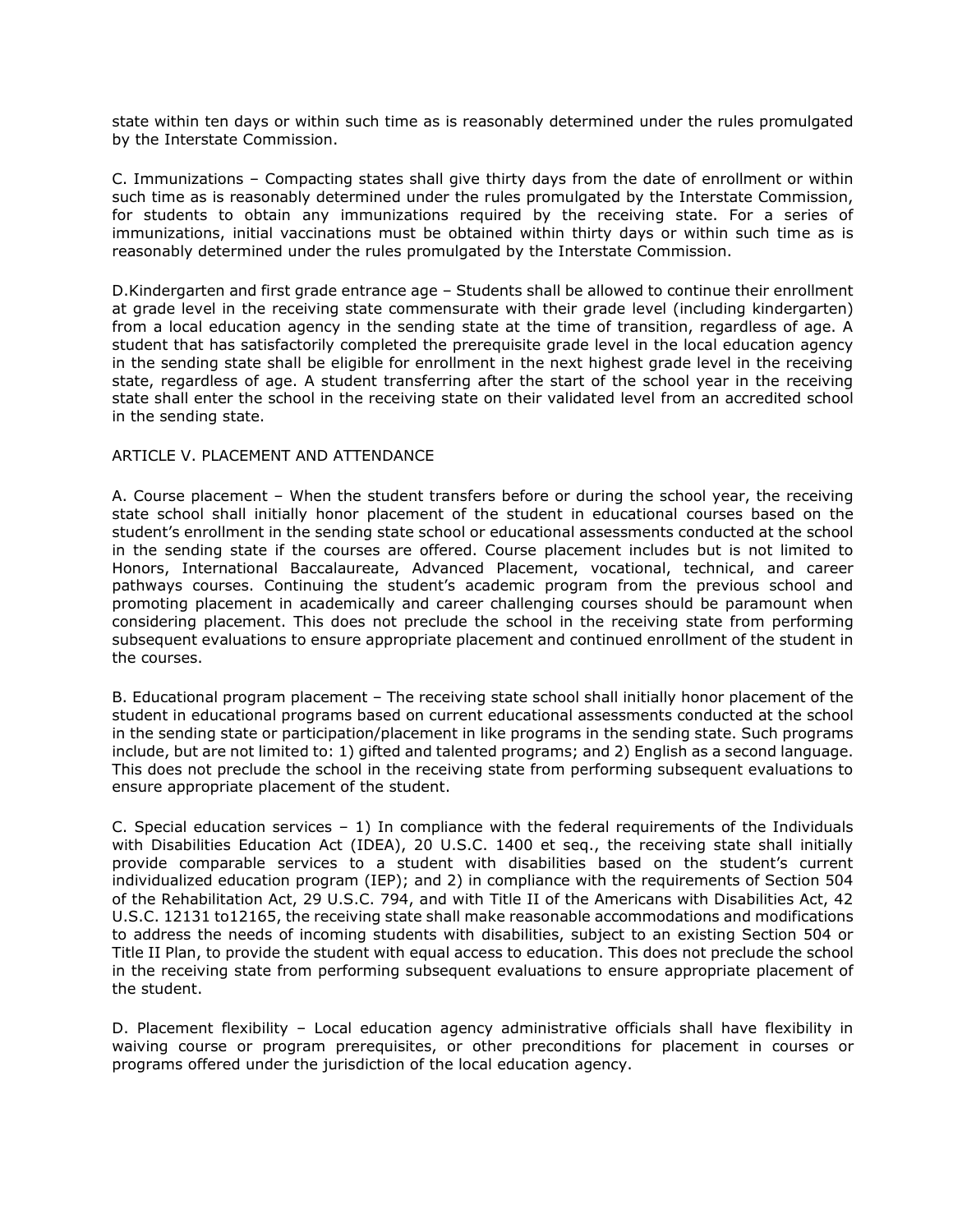E.Absence as related to deployment activities – A student whose parent or legal guardian is an active duty member of the uniformed services, as defined by the compact, and has been called to duty for, is on leave from, or immediately returned from deployment to a combat zone or combat support posting, shall be granted additional excused absences at the discretion of the local education agency superintendent to visit with the student's parent or legal guardian relative to such leave or deployment of the parent or guardian.

## ARTICLE VI. ELIGIBILITY

## A.Eligibility for enrollment

1.A special power of attorney, relative to the guardianship of a child of a military family and executed under applicable law shall be sufficient for the purposes of enrollment and all other actions requiring parental participation and consent.

2. A local education agency shall be prohibited from charging local tuition to a transitioning military child placed in the care of a noncustodial parent or other person standing in loco parentis who lives in a jurisdiction other than that of the custodial parent.

3. A transitioning military child, placed in the care of a noncustodial parent or other person standing in loco parentis who lives in a jurisdiction other than that of the custodial parent, may continue to attend the school in which the child was enrolled while residing with the custodial parent.

B.Eligibility for extracurricular participation – State and local education agencies shall facilitate the opportunity for transitioning military children's inclusion in extracurricular activities, regardless of application deadlines, to the extent they are otherwise qualified.

### ARTICLE VII. GRADUATION

In order to facilitate the on-time graduation of children of military families states and local education agencies shall incorporate the following procedures:

A. Waiver requirements – Local education agency administrative officials shall waive specific courses required for graduation if similar coursework has been satisfactorily completed in another local education agency or shall provide reasonable justification for denial. Should a waiver not be granted to a student who would qualify to graduate from the sending school, the local education agency shall provide an alternative means of acquiring required coursework so that graduation may occur on time.

B. Exit exams – States shall accept: 1) exit or end-of-course exams required for graduation from the sending state; or 2) national norm-referenced achievement tests; or 3) alternative testing, in lieu of testing requirements for graduation in the receiving state. In the event the above alternatives cannot be accommodated by the receiving state for a student transferring in his or her Senior year, then the provisions of Article VII, Section C shall apply.

C.Transfers during Senior year – Should a military student transferring at the beginning or during the student's Senior year be ineligible to graduate from the receiving local education agency after all alternatives have been considered, the sending and receiving local education agencies shall ensure the receipt of a diploma from the sending local education agency, if the student meets the graduation requirements of the sending local education agency. In the event that one of the states in question is not a member of this compact, the member state shall use best efforts to facilitate the on-time graduation of the student in accordance with Sections A and B of this Article.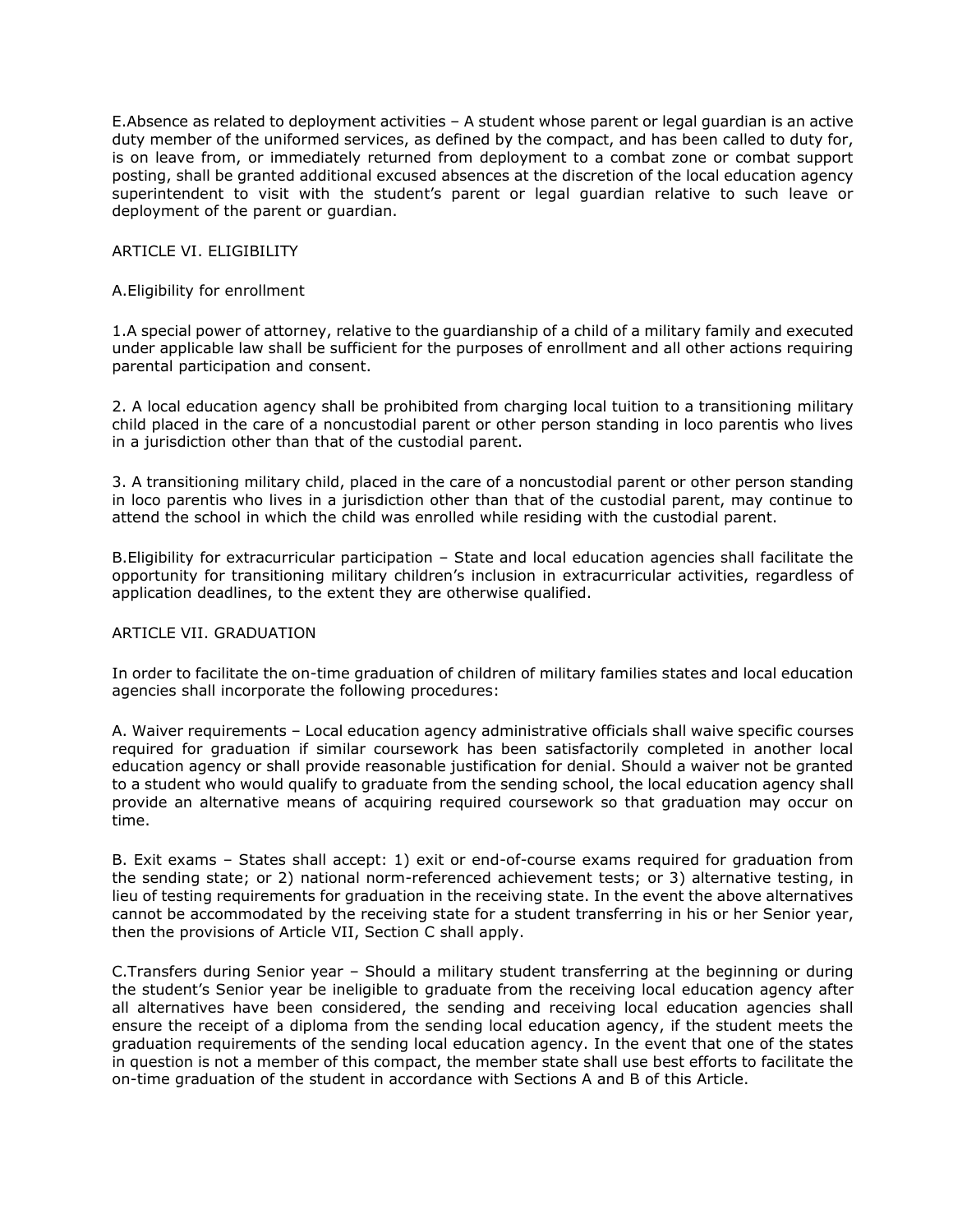# ARTICLE VIII. STATE COORDINATION

A.Each member state shall, through the creation of a state council or use of an existing body or board, provide for the coordination among its agencies of government, local education agencies and military installations concerning the state's participation in, and compliance with, this compact and Interstate Commission activities. While each member state may determine the membership of its own state council, its membership must include at least: the state superintendent of education, superintendent of a school district with a high concentration of military children, representative from a military installation, one representative each from the legislative and executive branches of government, and other offices and stakeholder groups the state council deems appropriate. A member state that does not have a school district deemed to contain a high concentration of military children may appoint a superintendent from another school district to represent local education agencies on the state council.

B.The state council of each member state shall appoint or designate a military family education liaison to assist military families and the state in facilitating the implementation of this compact.

C. The compact commissioner responsible for the administration and management of the state's participation in the compact shall be appointed by the governor or as otherwise determined by each member state.

D.The compact commissioner and the military family education liaison designated herein shall be ex officio members of the state council, unless either is already a full voting member of the state council.

ARTICLE IX. INTERSTATE COMMISSION ON EDUCATIONAL OPPORTUNITY FOR MILITARY CHILDREN

The member states hereby create the "Interstate Commission on Educational Opportunity for Military Children." The activities of the Interstate Commission are the formation of public policy and are a discretionary state function. The Interstate Commission shall:

A. Be a body corporate and joint agency of the member states and shall have all the responsibilities, powers and duties set forth herein, and such additional powers as may be conferred upon it by a subsequent concurrent action of the respective legislatures of the member states in accordance with the terms of this compact.

B. Consist of one Interstate Commission voting representative from each member state who shall be that state's compact commissioner.

1. Each member state represented at a meeting of the Interstate Commission is entitled to one vote.

2.A majority of the total member states shall constitute a quorum for the transaction of business, unless a larger quorum is required by the bylaws of the Interstate Commission.

3.A representative shall not delegate a vote to another member state. In the event the compact commissioner is unable to attend a meeting of the Interstate Commission, the governor or state council may delegate voting authority to another person from their state for a specified meeting.

4.The bylaws may provide for meetings of the Interstate Commission to be conducted by telecommunication or electronic communication.

C.Consist of ex officio, nonvoting representatives who are members of interested organizations. Such ex officio members, as defined in the bylaws, may include but not be limited to, members of the representative organizations of military family advocates, local education agency officials, parent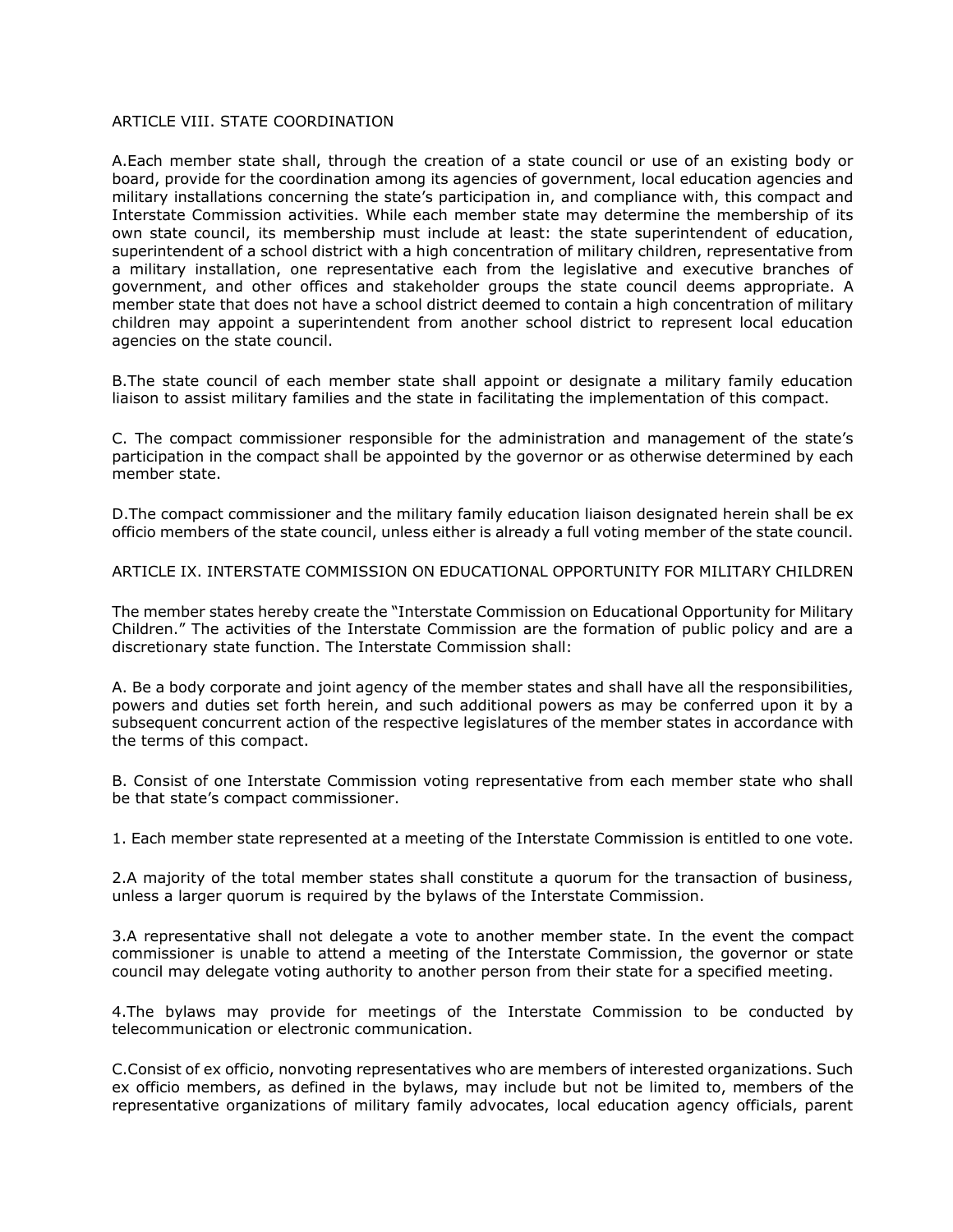and teacher groups, the Department of Defense, the Education Commission of the States, the Interstate Agreement on the Qualification of Educational Personnel and other interstate compacts affecting the education of children of military members.

D. Meet at least once each calendar year. The chairperson may call additional meetings and, upon the request of a simple majority of the member states, shall call additional meetings.

E.Establish an executive committee, whose members shall include the officers of the Interstate Commission and such other members of the Interstate Commission as determined by the bylaws. Members of the executive committee shall serve a one year term. Members of the executive committee shall be entitled to one vote each. The executive committee shall have the power to act on behalf of the Interstate Commission, with the exception of rulemaking, during periods when the Interstate Commission is not in session. The executive committee shall oversee the day-to-day activities of the administration of the compact including enforcement and compliance with the provisions of the compact, its bylaws and rules, and other such duties as deemed necessary. The Department of Defense, shall serve as an ex officio, nonvoting member of the executive committee.

F.Establish bylaws and rules that provide for conditions and procedures under which the Interstate Commission shall make its information and official records available to the public for inspection or copying. The Interstate Commission may exempt from disclosure information or official records to the extent they would adversely affect personal privacy rights or proprietary interests.

G.Give public notice of all meetings and all meetings shall be open to the public, except as set forth in the rules or as otherwise provided in the compact. The Interstate Commission and its committees may close a meeting, or portion thereof, where it determines by two-thirds vote that an open meeting would be likely to:

1. Relate solely to the Interstate Commission's internal personnel practices and procedures;

2. Disclose matters specifically exempted from disclosure by federal and state statute;

3.Disclose trade secrets or commercial or financial information which is privileged or confidential;

4.Involve accusing a person of a crime, or formally censuring a person;

5. Disclose information of a personal nature where disclosure would constitute a clearly unwarranted invasion of personal privacy;

6. Disclose investigative records compiled for law enforcement purposes; or

7. Specifically relate to the Interstate Commission's participation in a civil action or other legal proceeding.

H. Shall cause its legal counsel or designee to certify that a meeting may be closed and shall reference each relevant exemptible provision for any meeting, or portion of a meeting, which is closed pursuant to this provision. The Interstate Commission shall keep minutes which shall fully and clearly describe all matters discussed in a meeting and shall provide a full and accurate summary of actions taken, and the reasons therefore, including a description of the views expressed and the record of a roll call vote. All documents considered in connection with an action shall be identified in such minutes. All minutes and documents of a closed meeting shall remain under seal, subject to release by a majority vote of the Interstate Commission.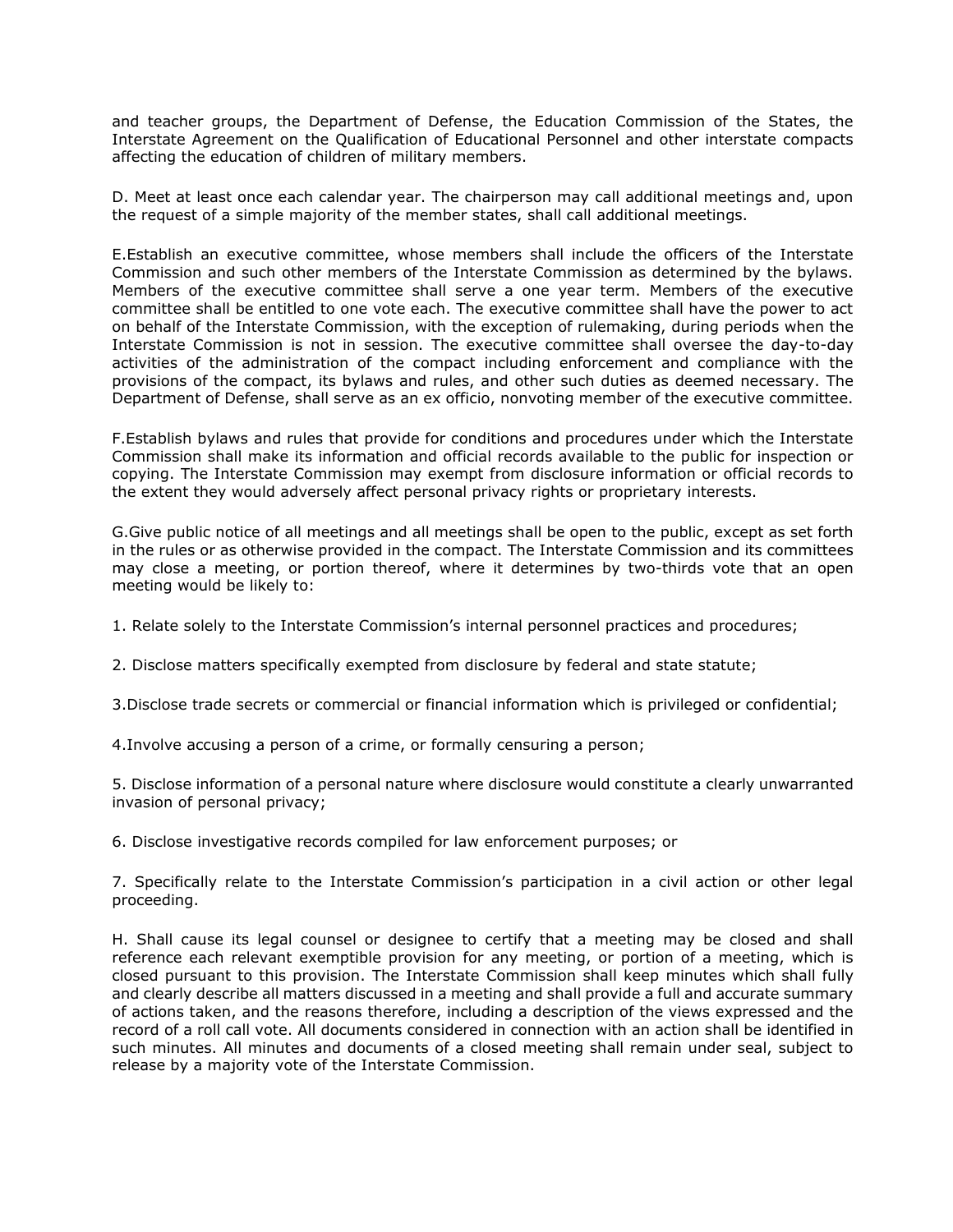I. Shall collect standardized data concerning the educational transition of the children of military families under this compact as directed through its rules which shall specify the data to be collected, the means of collection and data exchange, and reporting requirements. Such methods of data collection, exchange, and reporting shall, in so far as is reasonably possible, conform to current technology and coordinate its information functions with the appropriate custodian of records as identified in the bylaws and rules.

J. Shall create a process that permits military officials, education officials and parents to inform the Interstate Commission if and when there are alleged violations of the compact or its rules or when issues subject to the jurisdiction of the compact or its rules are not addressed by the state or local education agency. This section shall not be construed to create a private right of action against the Interstate Commission or any member state.

ARTICLE X. POWERS AND DUTIES OF THE INTERSTATE COMMISSION

The Interstate Commission shall have the following powers:

A.To provide for dispute resolution among member states.

B.To promulgate rules and take all necessary actions to effect the goals, purposes, and obligations as enumerated in this compact. The rules shall have the force and effect of statutory law and shall be binding in the compact states to the extent and in the manner provided in this compact.

C. To issue, upon request of a member state, advisory opinions concerning the meaning or interpretation of the interstate compact, its bylaws, rules, and actions.

D. To enforce compliance with the compact provisions, the rules promulgated by the Interstate Commission, and the bylaws, using all necessary and proper means, including but not limited to the use of judicial process.

E.To establish and maintain offices which shall be located within one or more of the member states.

F.To purchase and maintain insurance and bonds.

G.To borrow, accept, hire, or contract for services of personnel.

H. To establish and appoint committees including, but not limited to, an executive committee as required by Article IX, Section E, which shall have the power to act on behalf of the Interstate Commission in carrying out its powers and duties hereunder.

I. To elect or appoint such officers, attorneys, employees, agents, or consultants, and to fix their compensation, define their duties and determine their qualifications; and to establish the Interstate Commission's personnel policies and programs relating to conflicts of interest, rates of compensation, and qualifications of personnel.

J. To accept any and all donations and grants of money, equipment, supplies, materials, and services, and to receive, utilize, and dispose of it.

K. To lease, purchase, accept contributions or donations of, or otherwise to own, hold, improve, or use any property, real, personal, or mixed.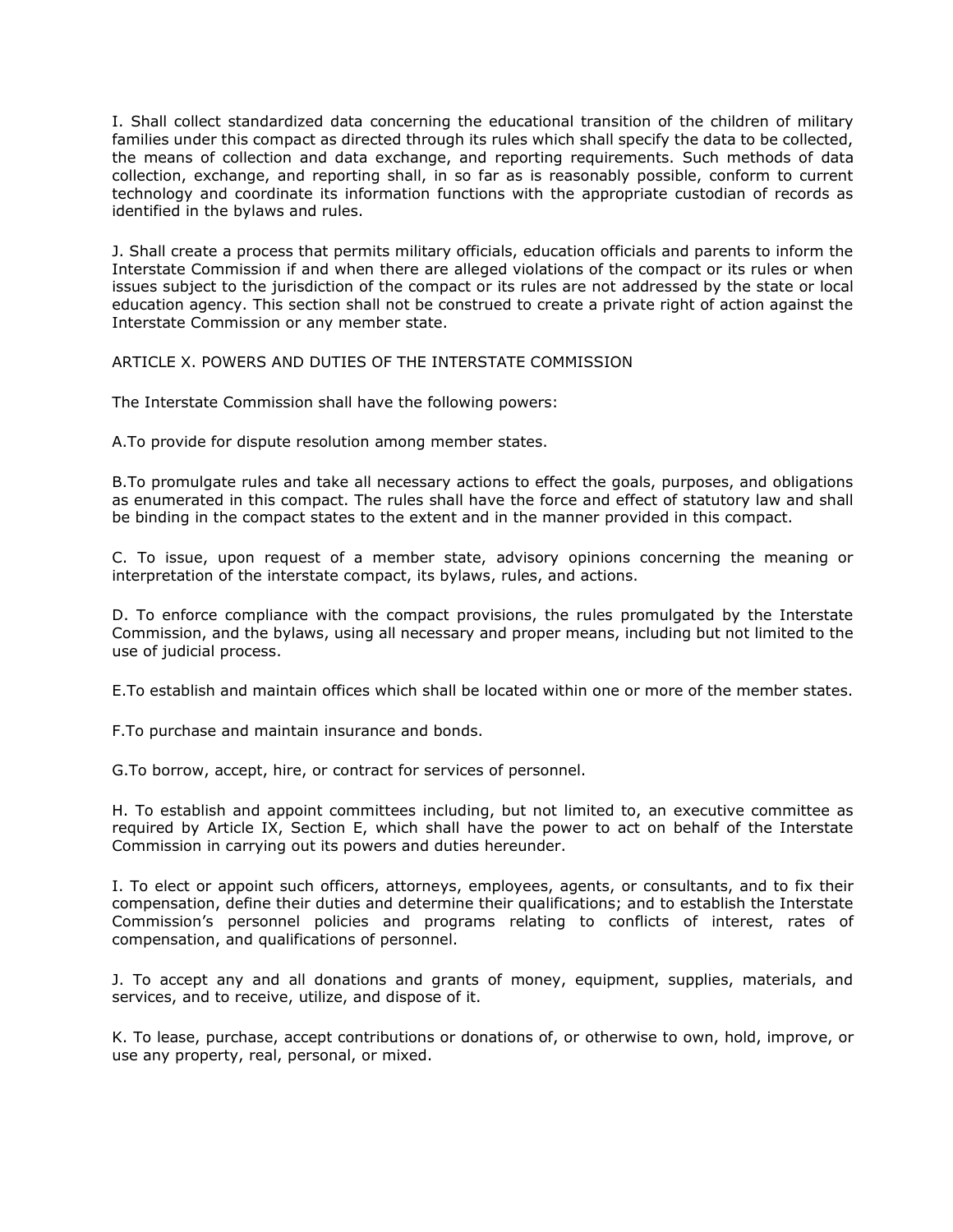L. To sell, convey, mortgage, pledge, lease, exchange, abandon, or otherwise dispose of any property, real, personal, or mixed.

M. To establish a budget and make expenditures.

N. To adopt a seal and bylaws governing the management and operation of the Interstate Commission.

0.To report annually to the legislatures, governors, judiciary, and state councils of the member states concerning the activities of the Interstate Commission during the preceding year. Such reports shall also include any recommendations that may have been adopted by the Interstate Commission.

P. To coordinate education, training, and public awareness regarding the compact, its implementation and operation for officials and parents involved in such activity.

Q. To establish uniform standards for the reporting, collecting and exchanging of data.

R. To maintain corporate books and records in accordance with the bylaws.

S. To perform such functions as may be necessary or appropriate to achieve the purposes of this compact.

T. To provide for the uniform collection and sharing of information between and among member states, schools, and military families under this compact.

ARTICLE XI. ORGANIZATION AND OPERATION OF THE INTERSTATE COMMISSION

A. The Interstate Commission shall, by a majority of the members present and voting, within twelve months after the first Interstate Commission meeting, adopt bylaws to govern its conduct as may be necessary or appropriate to carry out the purposes of the compact, including, but not limited to:

1.Establishing the fiscal year of the Interstate Commission;

2.Establishing an executive committee, and such other committees as may be necessary;

3.Providing for the establishment of committees and for governing any general or specific delegation of authority or function of the Interstate Commission;

4.Providing reasonable procedures for calling and conducting meetings of the Interstate Commission, and ensuring reasonable notice of each such meeting;

5.Establishing the titles and responsibilities of the officers and staff of the Interstate Commission;

6.Providing a mechanism for concluding the operations of the Interstate Commission and the return of surplus funds that may exist upon the termination of the compact after the payment and reserving of all of its debts and obligations.

7.Providing "start up" rules for initial administration of the compact.

B.The Interstate Commission shall, by a majority of the members, elect annually from among its members a chairperson, a vice-chairperson, and a treasurer, each of whom shall have such authority and duties as may be specified in the bylaws. The chairperson or, in the chairperson's absence or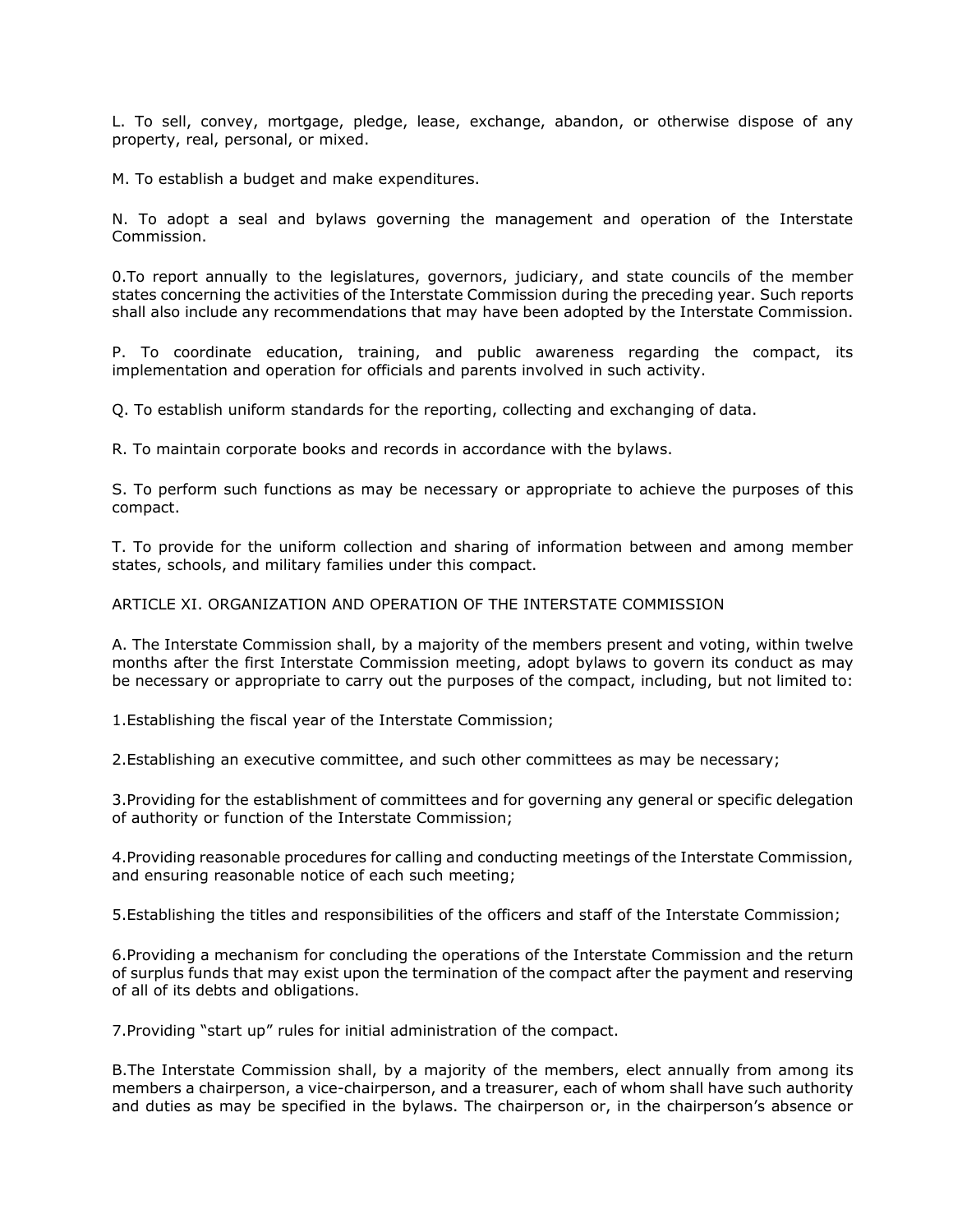disability, the vice-chairperson, shall preside at all meetings of the Interstate Commission. The officers so elected shall serve without compensation or remuneration from the Interstate Commission; provided that, subject to the availability of budgeted funds, the officers shall be reimbursed for ordinary and necessary costs and expenses incurred by them in the performance of their responsibilities as officers of the Interstate Commission.

C.Executive Committee, Officers, and Personnel

1.The executive committee shall have such authority and duties as may be set forth in the bylaws, including but not limited to:a . Managing the affairs of the Interstate Commission in a manner consistent with the bylaws and purposes of the Interstate Commission;b . Overseeing an organizational structure within, and appropriate procedures for the Interstate Commission to provide for the creation of rules, operating procedures, and administrative and technical support functions; and c . Planning, implementing, and coordinating communications and activities with other state, federal, and local government organizations in order to advance the goals of the Interstate Commission.

2. The executive committee may, subject to the approval of the Interstate Commission, appoint or retain an executive director for such period, upon such terms and conditions and for such compensation, as the Interstate Commission may deem appropriate. The executive director shall serve as secretary to the Interstate Commission, but shall not be a Member of the Interstate Commission. The executive director shall hire and supervise such other persons as may be authorized by the Interstate Commission.

D. The Interstate Commission's executive director and its employees shall be immune from suit and liability, either personally or in their official capacity, for a claim for damage to or loss of property or personal injury or other civil liability caused or arising out of or relating to an actual or alleged act, error, or omission that occurred, or that such person had a reasonable basis for believing occurred, within the scope of Interstate Commission employment, duties, or responsibilities; provided, that such person shall not be protected from suit or liability for damage, loss, injury, or liability caused by the intentional or willful and wanton misconduct of such person.

1. The liability of the Interstate Commission's executive director and employees or Interstate Commission representatives, acting within the scope of such person's employment or duties for acts, errors, or omissions occurring within such person's state may not exceed the limits of liability set forth under the Constitution and laws of that state for state officials, employees, and agents. The Interstate Commission is considered to be an instrumentality of the states for the purposes of any such action. Nothing in this subsection shall be construed to protect such person from suit or liability for damage, loss, injury, or liability caused by the intentional or willful and wanton misconduct of such person.

2.The Interstate Commission shall defend the executive director and its employees and, subject to the approval of the Attorney General or other appropriate legal counsel of the member state represented by an Interstate Commission representative, shall defend such Interstate Commission representative in any civil action seeking to impose liability arising out of an actual or alleged act, error or omission that occurred within the scope of Interstate Commission employment, duties or responsibilities, or that the defendant had a reasonable basis for believing occurred within the scope of Interstate Commission employment, duties, or responsibilities, provided that the actual or alleged act, error, or omission did not result from intentional or willful and wanton misconduct on the part of such person.

3.To the extent not covered by the state involved, member state, or the Interstate Commission, the representatives or employees of the Interstate Commission shall be held harmless in the amount of a settlement or judgment, including attorney's fees and costs, obtained against such persons arising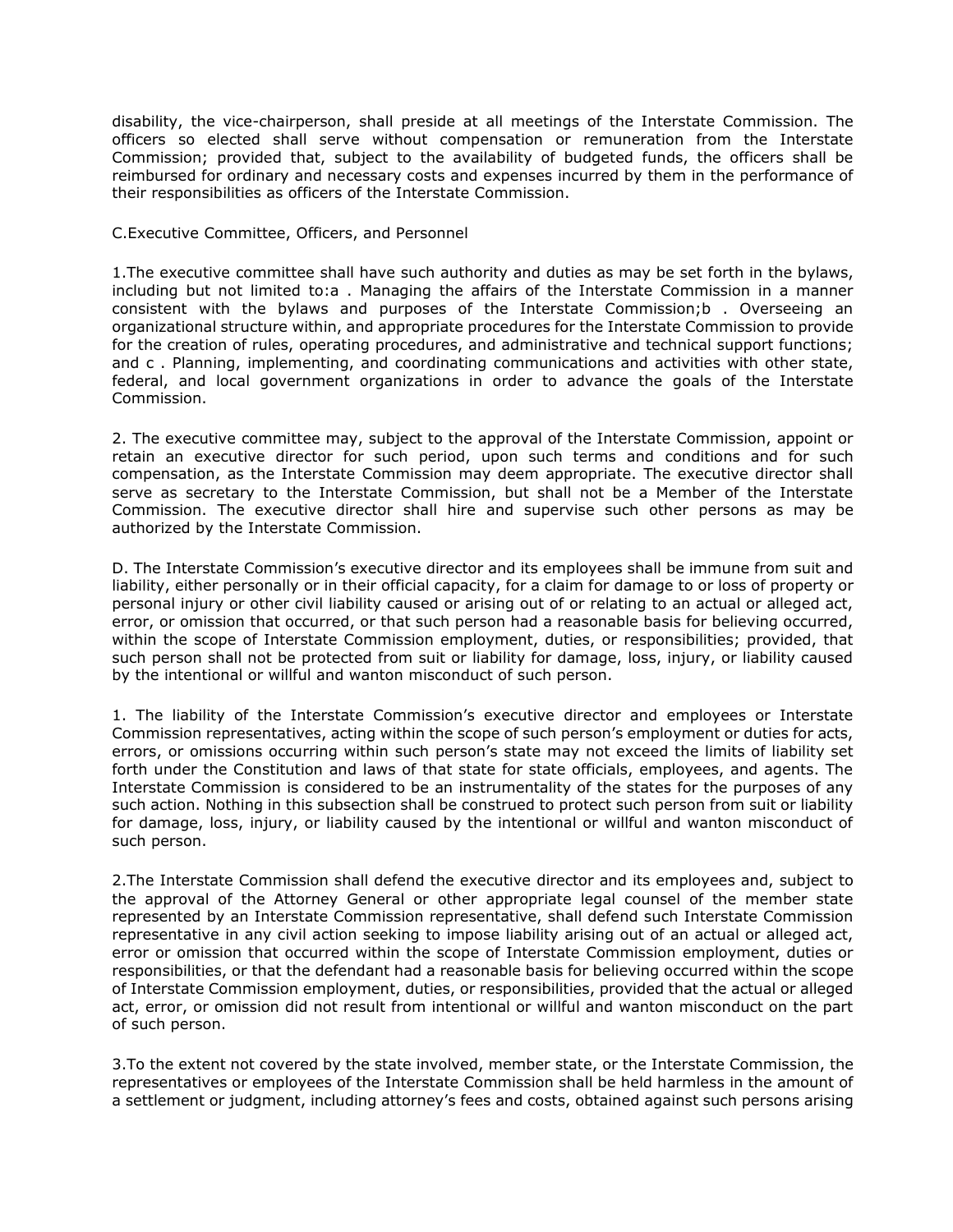out of an actual or alleged act, error, or omission that occurred within the scope of Interstate Commission employment, duties, or responsibilities, or that such persons had a reasonable basis for believing occurred within the scope of Interstate Commission employment, duties, or responsibilities, provided that the actual or alleged act, error, or omission did not result from intentional or willful and wanton misconduct on the part of such persons.

### ARTICLE XII. RULEMAKING FUNCTIONS OF THE INTERSTATE COMMISSION

A. Rulemaking Authority – The Interstate Commission shall promulgate reasonable rules in order to effectively and efficiently achieve the purposes of this compact. Notwithstanding the foregoing, in the event the Interstate Commission exercises its rulemaking authority in a manner that is beyond the scope of the purposes of this act, or the powers granted hereunder, then such an action by the Interstate Commission shall be invalid and have no force or effect.

B. Rulemaking Procedure – Rules shall be made pursuant to a rulemaking process that substantially conforms to the "Model State Administrative Procedure Act," of 1981 Act, Uniform Laws Annotated, Vol. 15, p.1 (2000) as amended, as may be appropriate to the operations of the Interstate Commission.

C.Not later than thirty days after a rule is promulgated, any person may file a petition for judicial review of the rule; provided, that the filing of such a petition shall not stay or otherwise prevent the rule from becoming effective unless the court finds that the petitioner has a substantial likelihood of success. The court shall give deference to the actions of the Interstate Commission consistent with applicable law and shall not find the rule to be unlawful if the rule represents a reasonable exercise of the Interstate Commission's authority.

D.If a majority of the legislatures of the compacting states rejects a rule by enactment of a statute or resolution in the same manner used to adopt the compact, then such rule shall have no further force and effect in any compacting state.

### ARTICLE XIII. OVERSIGHT, ENFORCEMENT, AND DISPUTE RESOLUTION

### A.Oversight

1.The executive, legislative, and judicial branches of state government in each member state shall enforce this compact and shall take all actions necessary and appropriate to effectuate the compact's purposes and intent. The provisions of this compact and the rules promulgated hereunder shall have standing as statutory law.

2.All courts shall take judicial notice of the compact and the rules in any judicial or administrative proceeding in a member state pertaining to the subject matter of this compact which may affect the powers, responsibilities or actions of the Interstate Commission.

3.The Interstate Commission shall be entitled to receive all service of process in any such proceeding, and shall have standing to intervene in the proceeding for all purposes. Failure to provide service of process to the Interstate Commission shall render a judgment or order void as to the Interstate Commission, this compact or promulgated rules.

B.Default, Technical Assistance, Suspension, and Termination – If the Interstate Commission determines that a member state has defaulted in the performance of its obligations or responsibilities under this compact, or the bylaws or promulgated rules, the Interstate Commission shall: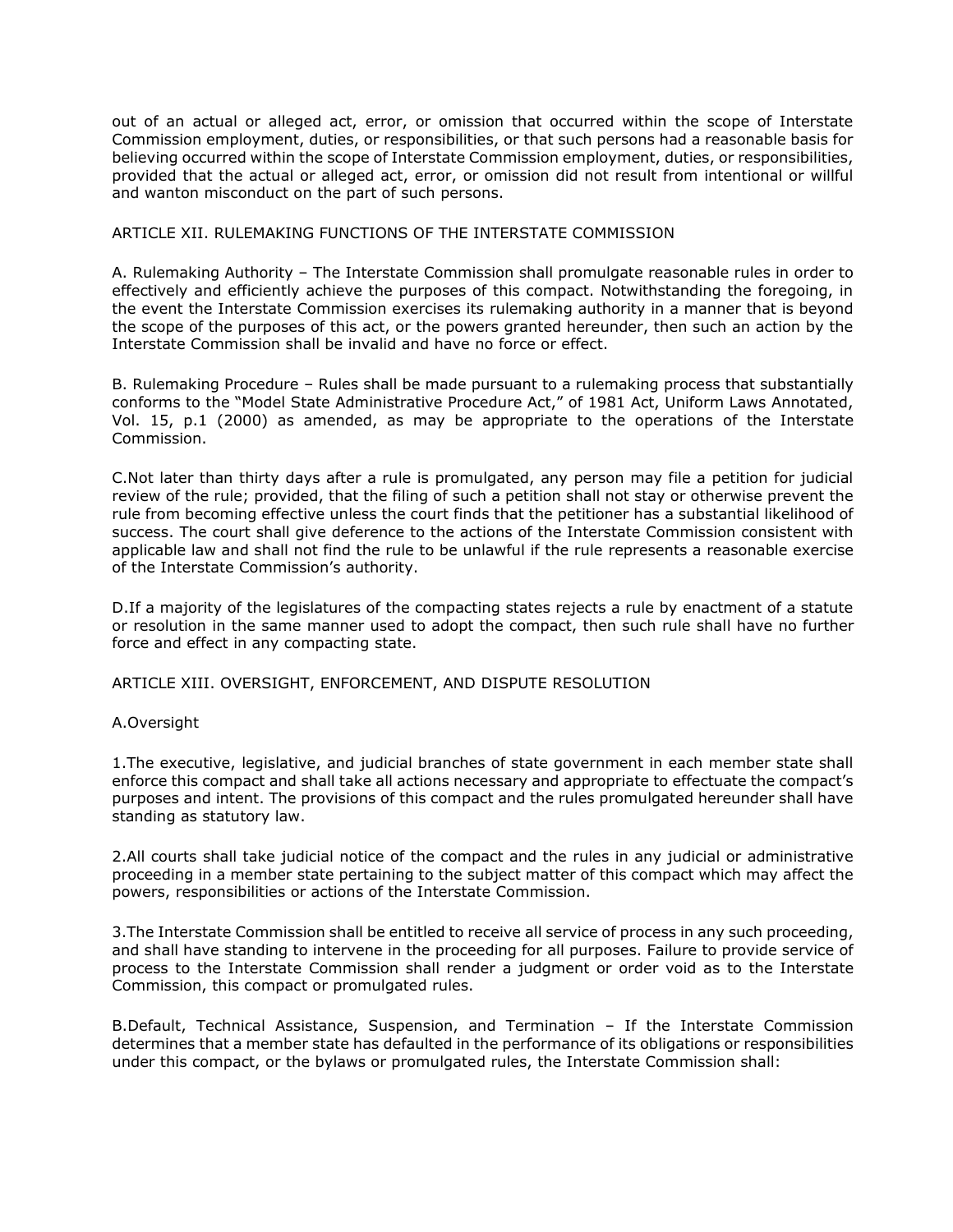1.Provide written notice to the defaulting state and other member states, of the nature of the default, the means of curing the default and any action taken by the Interstate Commission. The Interstate Commission shall specify the conditions by which the defaulting state must cure its default.

2.Provide remedial training and specific technical assistance regarding the default.

3. If the defaulting state fails to cure the default, the defaulting state shall be terminated from the compact upon an affirmative vote of a majority of the member states and all rights, privileges and benefits conferred by this compact shall be terminated from the effective date of termination. A cure of the default does not relieve the offending state of obligations or liabilities incurred during the period of the default.

4. Suspension or termination of membership in the compact shall be imposed only after all other means of securing compliance have been exhausted. Notice of intent to suspend or terminate shall be given by the Interstate Commission to the governor, the majority and minority leaders of the defaulting state's legislature, and each of the member states.

5.The state which has been suspended or terminated is responsible for all assessments, obligations and liabilities incurred through the effective date of suspension or termination including obligations, the performance of which extends beyond the effective date of suspension or termination.

6. The Interstate Commission shall not bear any costs relating to any state that has been found to be in default or which has been suspended or terminated from the compact, unless otherwise mutually agreed upon in writing between the Interstate Commission and the defaulting state.

7. The defaulting state may appeal the action of the Interstate Commission by petitioning the United States District Court for the District of Columbia or the federal district where the Interstate Commission has its principal offices. The prevailing party shall be awarded all costs of such litigation including reasonable attorney's fees.

### C.Dispute Resolution

1. The Interstate Commission shall attempt, upon the request of a member state, to resolve disputes which are subject to the compact and which may arise among member states and between member and nonmember states.

2.The Interstate Commission shall promulgate a rule providing for both mediation and binding dispute resolution for disputes as appropriate.

### D.Enforcement

1. The Interstate Commission, in the reasonable exercise of its discretion, shall enforce the provisions and rules of this compact.

2. The Interstate Commission, may by majority vote of the members, initiate legal action in the United States District Court for the District of Columbia or, at the discretion of the Interstate Commission, in the federal district where the Interstate Commission has its principal offices, to enforce compliance with the provisions of the compact, its promulgated rules and bylaws, against a member state in default. The relief sought may include both injunctive relief and damages. In the event judicial enforcement is necessary the prevailing party shall be awarded all costs of such litigation including reasonable attorney's fees.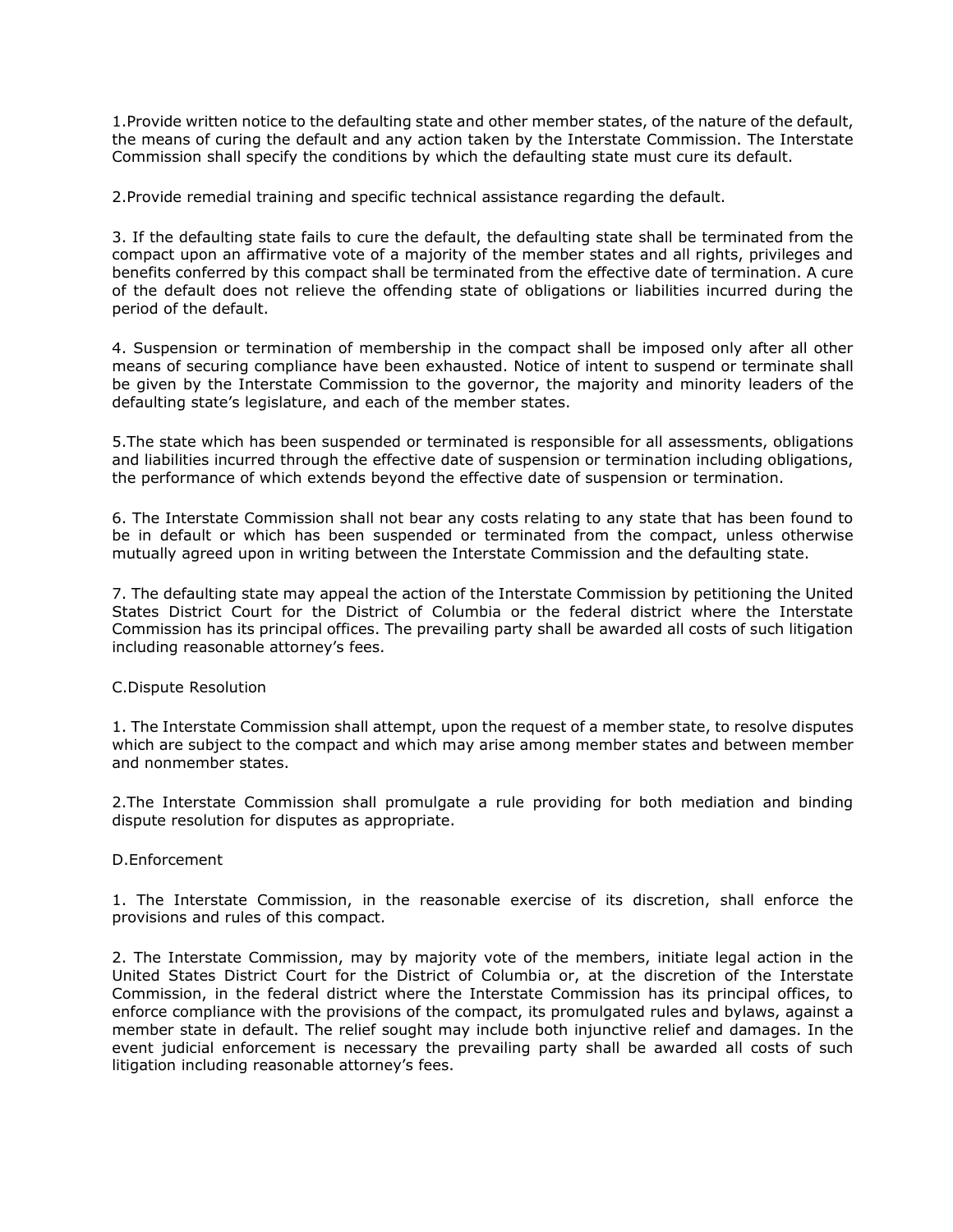3. The remedies herein shall not be the exclusive remedies of the Interstate Commission. The Interstate Commission may avail itself of any other remedies available under state law or the regulation of a profession.

## ARTICLE XIV. FINANCING OF THE INTERSTATE COMMISSION

A.The Interstate Commission shall pay, or provide for the payment of the reasonable expenses of its establishment, organization, and ongoing activities.

B. The Interstate Commission may levy on and collect an annual assessment from each member state to cover the cost of the operations and activities of the Interstate Commission and its staff which must be in a total amount sufficient to cover the Interstate Commission's annual budget as approved each year. The aggregate annual assessment amount shall be allocated based upon a formula to be determined by the Interstate Commission, which shall promulgate a rule binding upon all member states.

C. The Interstate Commission shall not incur obligations of any kind prior to securing the funds adequate to meet the same; nor shall the Interstate Commission pledge the credit of any of the member states, except by and with the authority of the member state.

D. The Interstate Commission shall keep accurate accounts of all receipts and disbursements. The receipts and disbursements of the Interstate Commission shall be subject to the audit and accounting procedures established under its bylaws. However, all receipts and disbursements of funds handled by the Interstate Commission shall be audited yearly by a certified or licensed public accountant and the report of the audit shall be included in and become part of the annual report of the Interstate Commission.

#### ARTICLE XV. MEMBER STATES, EFFECTIVE DATE AND AMENDMENT

A. Any state is eligible to become a member state.

B. The compact shall become effective and binding upon legislative enactment of the compact into law by no less than ten of the states. The effective date shall be no earlier than December 1, 2007. Thereafter it shall become effective and binding as to any other member state upon enactment of the compact into law by that state. The governors of nonmember states or their designees shall be invited to participate in the activities of the Interstate Commission on a nonvoting basis prior to adoption of the compact by all states.

C.The Interstate Commission may propose amendments to the compact for enactment by the member states. No amendment shall become effective and binding upon the Interstate Commission and the member states unless and until it is enacted into law by unanimous consent of the member states.

ARTICLE XVI. WITHDRAWAL AND DISSOLUTION

#### A.Withdrawal

1. Once effective, the compact shall continue in force and remain binding upon each and every member state; provided that a member state may withdraw from the compact by specifically repealing the statute, which enacted the compact into law.

2.Withdrawal from this compact shall be by the enactment of a statute repealing the same, but shall not take effect until one year after the effective date of such statute and until written notice of the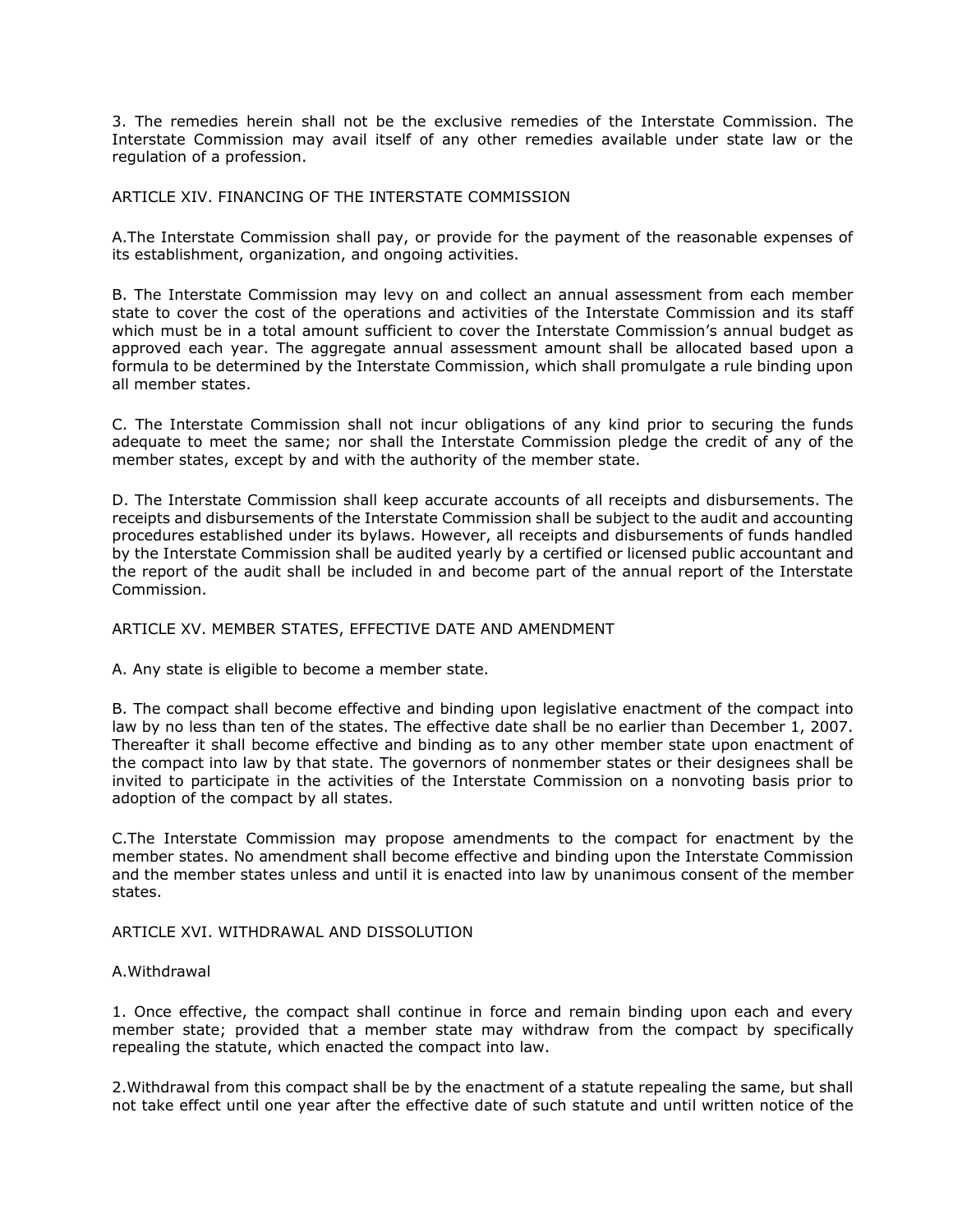withdrawal has been given by the withdrawing state to the Governor of each other member jurisdiction.

3.The withdrawing state shall immediately notify the chairperson of the Interstate Commission in writing upon the introduction of legislation repealing this compact in the withdrawing state. The Interstate Commission shall notify the other member states of the withdrawing state's intent to withdraw within sixty days of its receipt thereof.

4.The withdrawing state is responsible for all assessments, obligations and liabilities incurred through the effective date of withdrawal, including obligations, the performance of which extend beyond the effective date of withdrawal.

5. Reinstatement following withdrawal of a member state shall occur upon the withdrawing state reenacting the compact or upon such later date as determined by the Interstate Commission.

B.Dissolution of Compact

1.This compact shall dissolve effective upon the date of the withdrawal or default of the member state which reduces the membership in the compact to one member state.

2.Upon the dissolution of this compact, the compact becomes null and void and shall be of no further force or effect, and the business and affairs of the Interstate Commission shall be concluded and surplus funds shall be distributed in accordance with the bylaws.

#### ARTICLE XVII. SEVERABILITY AND CONSTRUCTION

A.The provisions of this compact shall be severable, and if any phrase, clause, sentence or provision is deemed unenforceable, the remaining provisions of the compact shall be enforceable.

B. The provisions of this compact shall be liberally construed to effectuate its purposes.

C. Nothing in this compact shall be construed to prohibit the applicability of other interstate compacts to which the states are members.

# ARTICLE XVIII. BINDING FFFECT OF COMPACT AND OTHER LAWS

A.Other Laws

1. Nothing herein prevents the enforcement of any other law of a member state that is not inconsistent with this compact.

2.All member states' laws conflicting with this compact are superseded to the extent of the conflict.

B.Binding Effect of the Compact

1. All lawful actions of the Interstate Commission, including all rules and bylaws promulgated by the Interstate Commission, are binding upon the member states.

2.All agreements between the Interstate Commission and the member states are binding in accordance with their terms.